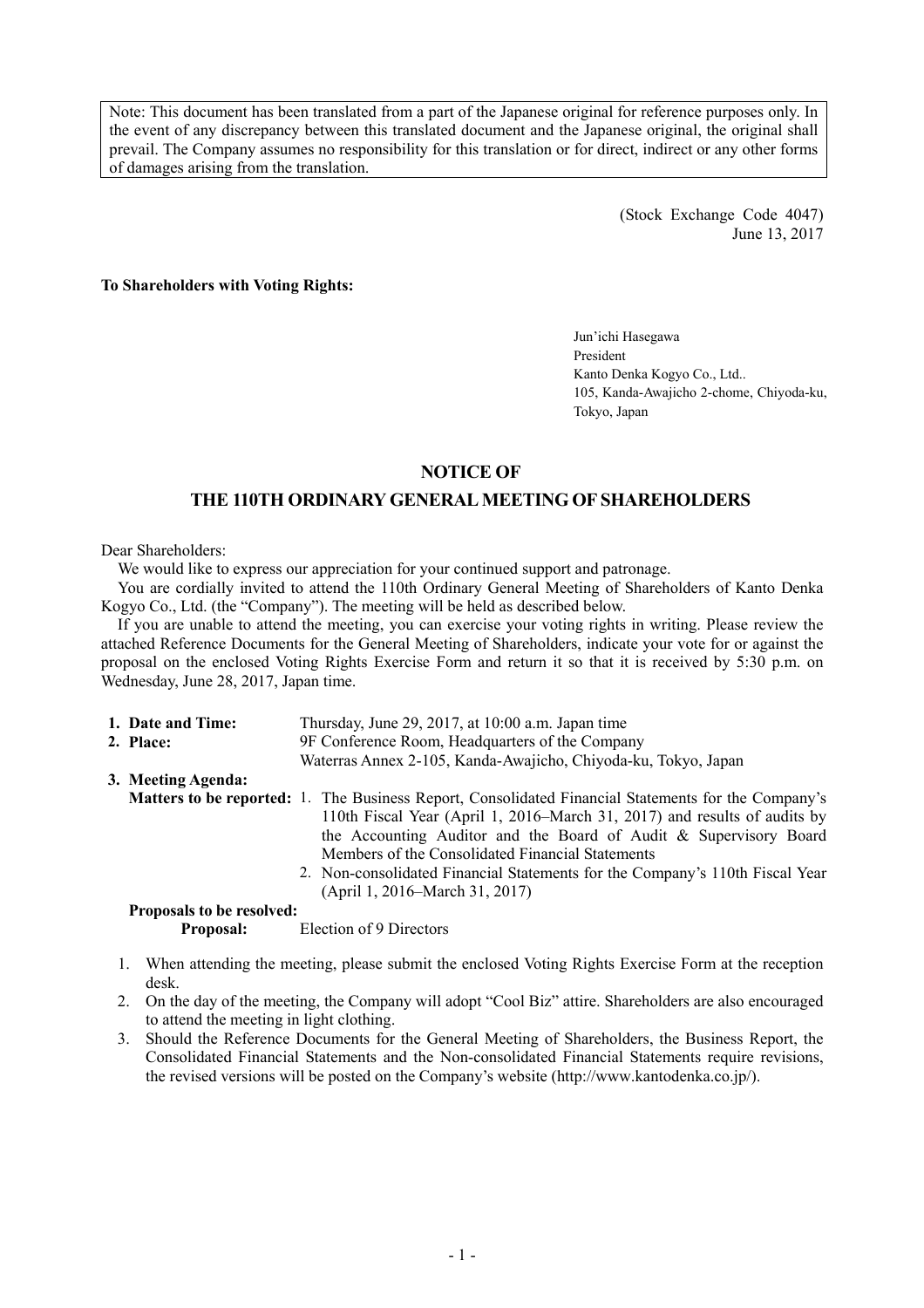# **Reference Documents for the General Meeting of Shareholders**

## **Proposals and References**

#### **Proposal:** Election of 9 Directors

The terms of office of all 9 Directors will expire at the conclusion of this year's Ordinary General Meeting of Shareholders. Accordingly, the Company proposes the election of 9 Directors (including 2 Outside Directors).

| The candidates for Director are as follows: |  |
|---------------------------------------------|--|
|---------------------------------------------|--|

| No. | Name<br>(Date of birth)                                   | Past experience, positions, area of responsibility                                                                                                                  |                                                                                                                                                                                                                                                                                                                                                                                                                                                                                                                                                                                                                                                                                                                                                                                                                                                                                                                                                                            | Number of<br>shares of the |
|-----|-----------------------------------------------------------|---------------------------------------------------------------------------------------------------------------------------------------------------------------------|----------------------------------------------------------------------------------------------------------------------------------------------------------------------------------------------------------------------------------------------------------------------------------------------------------------------------------------------------------------------------------------------------------------------------------------------------------------------------------------------------------------------------------------------------------------------------------------------------------------------------------------------------------------------------------------------------------------------------------------------------------------------------------------------------------------------------------------------------------------------------------------------------------------------------------------------------------------------------|----------------------------|
|     |                                                           | and significant concurrent positions                                                                                                                                |                                                                                                                                                                                                                                                                                                                                                                                                                                                                                                                                                                                                                                                                                                                                                                                                                                                                                                                                                                            | Company held               |
| 1   | Shiro Yamashita<br>(August 18, 1947)<br>Reappointment     | April 1970<br><b>July 2000</b><br>April 2002<br>June 2003<br>June 2005<br>June 2006<br>June 2007<br>June 2009<br>June 2011<br>April 2012<br>April 2014<br>June 2015 | Joined the Company<br>General Manager, Mizushima Development Research Lab.<br>General Manager, New Products Development Promotion<br>Dept., New Products Development Div.<br>Director; General Manager, New Products Development<br>Promotion Dept., New Products Development Div.<br>Director; Deputy General Manager, Sales Div.; General<br>Manager, Fine Chemicals Sales Dept.-III<br>Director and Executive Officer; Deputy General Manager,<br>Sales Div.; General Manager, Fine Chemicals Sales Dept.-III<br>Director and Executive Officer; General Manager, Corporate<br>Planning Dept.<br>Director and Managing Executive Officer<br>President<br>President; General Manager, New Products Development Div.<br>President<br>Chairman (to present)<br>[Reasons for nomination of the candidate for Director]<br>The Company has nominated Shiro Yamashita as a candidate for Director<br>because Mr. Yamashita has long experience in new product development and | 48,000                     |
|     |                                                           |                                                                                                                                                                     | management such as corporate planning, experience as a Director and broad                                                                                                                                                                                                                                                                                                                                                                                                                                                                                                                                                                                                                                                                                                                                                                                                                                                                                                  |                            |
|     |                                                           |                                                                                                                                                                     | insights concerning the overall management of the Company.                                                                                                                                                                                                                                                                                                                                                                                                                                                                                                                                                                                                                                                                                                                                                                                                                                                                                                                 |                            |
| 2   | Jun'ichi Hasegawa<br>(November 11, 1958)<br>Reappointment | January 2000<br><b>July 2004</b><br>June 2007<br>June 2009<br>January 2011<br>June 2011<br>June 2015<br>management of the Company.                                  | Joined the Company<br>General Manager, Fine Chemicals Sales Dept.-II<br>Executive Officer; General Manager, Fine Chemicals Sales<br>Dept.-II<br>Director and Executive Officer; General Manager, Sales Div.<br>Director and Executive Officer; General Manager, Sales Div.;<br>General Manager, Fine Chemicals Sales Dept.-I<br>Director and Executive Officer of the Company; Chairman and<br>Managing Director, Kanto Denka Kogyo (Shanghai) Co., Ltd.<br>President (to present)<br>[Reasons for nomination of the candidate for Director]<br>The Company has nominated Jun'ichi Hasegawa as a candidate for Director<br>because Mr. Hasegawa has long experience in the sales division and at overseas<br>subsidiaries, experience as a Director and broad insights concerning the overall                                                                                                                                                                              | 24,000                     |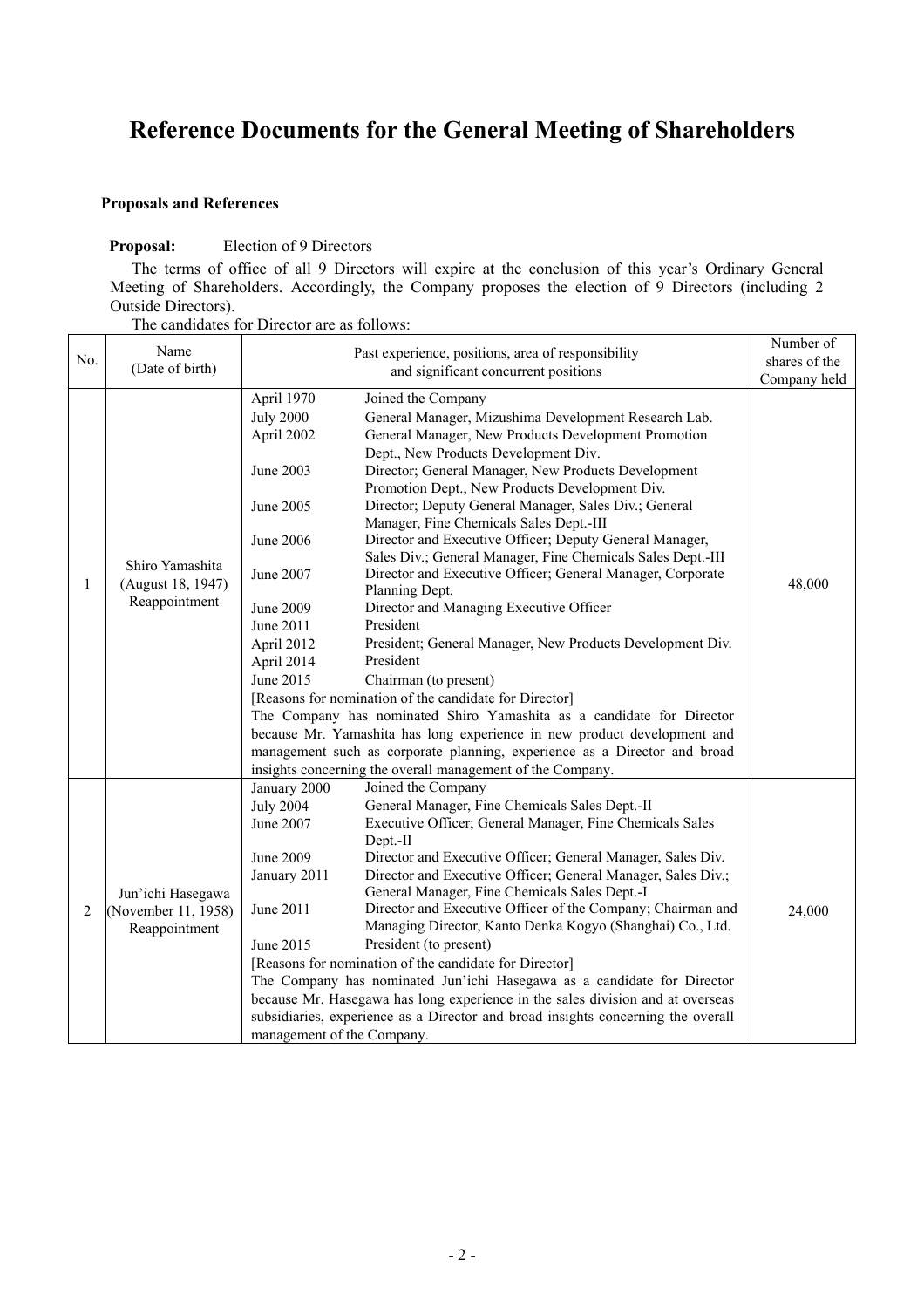| No. | Name                                | Past experience, positions, area of responsibility<br>and significant concurrent positions |                                                                                | Number of     |
|-----|-------------------------------------|--------------------------------------------------------------------------------------------|--------------------------------------------------------------------------------|---------------|
|     | (Date of birth)                     |                                                                                            |                                                                                | shares of the |
|     |                                     |                                                                                            |                                                                                | Company held  |
|     |                                     | April 1977                                                                                 | Joined Asahi Mutual Life Insurance Co.                                         |               |
|     |                                     | April 2001                                                                                 | General Manager, Asset Management Planning Dept., Asahi                        |               |
|     |                                     |                                                                                            | Mutual Life Insurance Co.                                                      |               |
|     |                                     | October 2002                                                                               | General Manager, Asset Management Div. (In Charge of Asset                     |               |
|     |                                     |                                                                                            | Management Planning), Asahi Mutual Life Insurance Co.                          |               |
|     |                                     | <b>July 2008</b>                                                                           | Executive Officer, Asset Management Div., Asahi Mutual Life                    |               |
|     |                                     |                                                                                            | Insurance Co.                                                                  |               |
|     |                                     | April 2010                                                                                 | Executive Officer, Office & System Management Div., Asahi                      |               |
|     | Yukio Takaike                       |                                                                                            | Mutual Life Insurance Co.                                                      |               |
| 3   | (November 23, 1953)                 | June 2012                                                                                  | Director and Executive Officer of the Company                                  | 13,000        |
|     | Reappointment                       | June 2014                                                                                  | Director and Executive Officer; General Manager,                               |               |
|     |                                     |                                                                                            | Information Systems Dept.                                                      |               |
|     |                                     | June 2015                                                                                  | Director and Managing Executive Officer (to present)                           |               |
|     |                                     |                                                                                            | (In charge of Personnel & General Affairs Dept., Accounting                    |               |
|     |                                     |                                                                                            | & Finance Dept., Information Systems Dept.)                                    |               |
|     |                                     | [Reasons for nomination of the candidate for Director]                                     |                                                                                |               |
|     |                                     | The Company has nominated Yukio Takaike as a candidate for Director because                |                                                                                |               |
|     |                                     | Mr. Takaike has long experience at financial institutions, experience as a Director        |                                                                                |               |
|     |                                     |                                                                                            | of the Company, considerable knowledge in finance and accounting and broad     |               |
|     |                                     |                                                                                            | insights concerning the overall management of the Company.                     |               |
|     |                                     | April 1983                                                                                 | Joined the Company                                                             |               |
|     |                                     | June 2005                                                                                  | General Manager, Fundamental Chemicals Sales Dept., Sales                      |               |
|     |                                     |                                                                                            | Div.                                                                           |               |
|     |                                     | June 2006                                                                                  | Executive Officer; General Manager, Osaka Branch Office                        |               |
|     |                                     | June 2009                                                                                  | Director and Executive Officer; General Manager, Corporate                     |               |
|     | Nobutaka Takahashi                  |                                                                                            | Planning Dept.                                                                 |               |
| 4   | (December 2, 1960)<br>Reappointment | June 2011                                                                                  | Director and Executive Officer                                                 | 27,000        |
|     |                                     | June 2013                                                                                  | Director and Executive Officer; General Manager, Sales Div.                    |               |
|     |                                     |                                                                                            | (to present)                                                                   |               |
|     |                                     |                                                                                            | [Reasons for nomination of the candidate for Director]                         |               |
|     |                                     |                                                                                            | The Company has nominated Nobutaka Takahashi as a candidate for Director       |               |
|     |                                     |                                                                                            | because Mr. Takahashi has long experience in the sales division and management |               |
|     |                                     |                                                                                            | such as corporate planning, experience as a Director and broad insights        |               |
|     |                                     |                                                                                            | concerning the overall management of the Company.                              |               |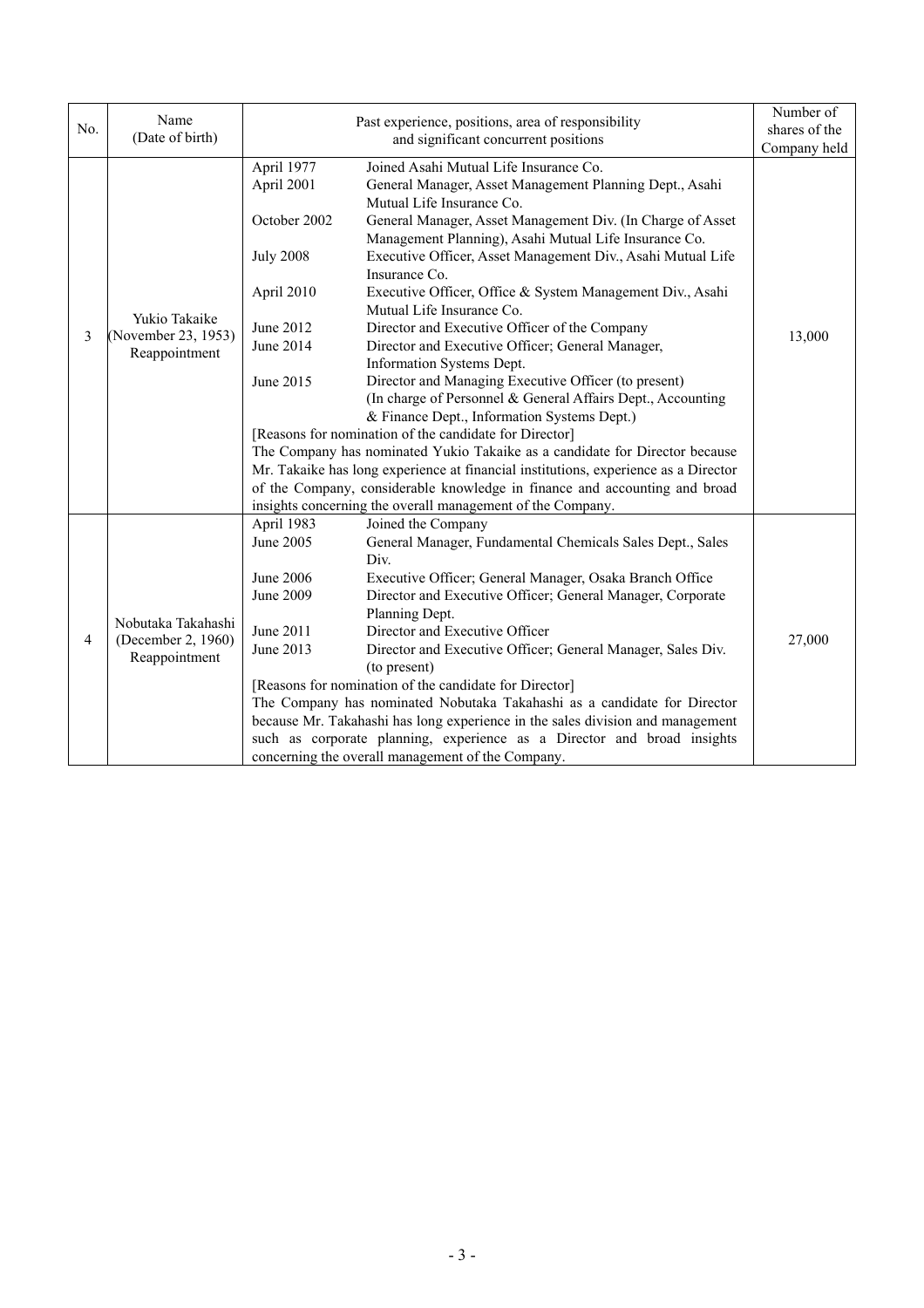|     |                                                        |                  |                                                                                                                                                                    | Number of     |
|-----|--------------------------------------------------------|------------------|--------------------------------------------------------------------------------------------------------------------------------------------------------------------|---------------|
| No. | Name                                                   |                  | Past experience, positions, area of responsibility                                                                                                                 | shares of the |
|     | (Date of birth)                                        |                  | and significant concurrent positions                                                                                                                               | Company held  |
|     |                                                        | April 1984       | Joined The Dai-Ichi Kangyo Bank, Ltd. (current Mizuho                                                                                                              |               |
|     |                                                        |                  | Bank, Ltd.)                                                                                                                                                        |               |
|     |                                                        | May 2004         | General Manager of Chitosefunabashi Branch, Mizuho Bank,                                                                                                           |               |
|     |                                                        |                  | Ltd.                                                                                                                                                               |               |
|     |                                                        | March 2006       | General Manager of Toyohashi Branch, Mizuho Bank, Ltd.                                                                                                             |               |
|     |                                                        | <b>July 2009</b> | General Manager, Administration Department, Mizuho Trust                                                                                                           |               |
|     |                                                        |                  | & Banking Co., Ltd.                                                                                                                                                |               |
|     |                                                        | April 2011       | General Manager of Sapporo Branch, Mizuho Trust &                                                                                                                  |               |
|     |                                                        |                  | Banking Co., Ltd.                                                                                                                                                  |               |
|     | Yasutoshi Suzuki                                       | April 2013       | Executive Officer; and General Manager, Trust Business                                                                                                             |               |
| 5   | (August 9, 1960)                                       |                  | Department VI, Mizuho Trust & Banking Co., Ltd.                                                                                                                    | 2,000         |
|     | Reappointment                                          | April 2015       | Executive Director, Mizuho Trust & Banking Co., Ltd.                                                                                                               |               |
|     |                                                        | June 2015        | Corporate Adviser of the Company                                                                                                                                   |               |
|     |                                                        | June 2015        | Director and Executive Officer (to present)                                                                                                                        |               |
|     |                                                        |                  | (In charge of Corporate Planning Dept. and Overseas Business                                                                                                       |               |
|     |                                                        |                  | Development Dept.)                                                                                                                                                 |               |
|     |                                                        |                  | [Reasons for nomination of the candidate for Director]                                                                                                             |               |
|     |                                                        |                  | The Company has nominated Yasutoshi Suzuki as a candidate for Director                                                                                             |               |
|     |                                                        |                  | because Mr. Suzuki has long experience at financial institutions, experience as a<br>Director of the Company, considerable knowledge in finance and accounting and |               |
|     |                                                        |                  | broad insights in the overall management of the Company.                                                                                                           |               |
|     |                                                        | April 1985       | Joined the Company                                                                                                                                                 |               |
|     |                                                        | April 2002       | General Manager, Mizushima Development Research Lab.                                                                                                               |               |
|     | Kazuo Morisaki<br>(October 4, 1960)<br>New appointment | June 2006        | Executive Officer; General Manager, Mizushima                                                                                                                      |               |
|     |                                                        |                  | Development Research Lab.; General Manager, Production                                                                                                             |               |
|     |                                                        |                  | Engineering Dept., Mizushima Plant                                                                                                                                 |               |
|     |                                                        | June 2007        | Executive Officer; General Manager, New Products                                                                                                                   |               |
|     |                                                        |                  | Development Promotion Dept., New Products Development                                                                                                              |               |
|     |                                                        |                  | Div.                                                                                                                                                               |               |
|     |                                                        | June 2009        | Executive Officer; General Manager, Fine Chemicals Sales                                                                                                           |               |
|     |                                                        |                  | Dept.-III                                                                                                                                                          |               |
|     |                                                        | June 2013        | Executive Officer; General Manager, Production Engineering                                                                                                         |               |
|     |                                                        |                  | Dept., Technical Div.                                                                                                                                              |               |
| 6   |                                                        | April 2014       | Executive Officer; General Manager, Research Planning                                                                                                              | 13,000        |
|     |                                                        |                  | Dept., New Products Development Div.                                                                                                                               |               |
|     |                                                        | June 2015        | Executive Officer; Deputy General Manager, New Products                                                                                                            |               |
|     |                                                        |                  | Development Div.; General Manager, Research Planning                                                                                                               |               |
|     |                                                        |                  | Dept.                                                                                                                                                              |               |
|     |                                                        | April 2017       | Executive Officer; Deputy General Manager, New Products                                                                                                            |               |
|     |                                                        |                  | Development Div.; General Manager, Development Planning                                                                                                            |               |
|     |                                                        |                  | Dept.; General Manager, Market Development Dept. (to                                                                                                               |               |
|     |                                                        |                  | present)                                                                                                                                                           |               |
|     |                                                        |                  | [Reasons for nomination of the candidate for Director]                                                                                                             |               |
|     |                                                        |                  | The Company has nominated Kazuo Morisaki as a candidate for Director because                                                                                       |               |
|     |                                                        |                  | Mr. Morisaki has long experience in new products development and sales                                                                                             |               |
|     |                                                        |                  | divisions, and broad insights in the overall management of the Company.                                                                                            |               |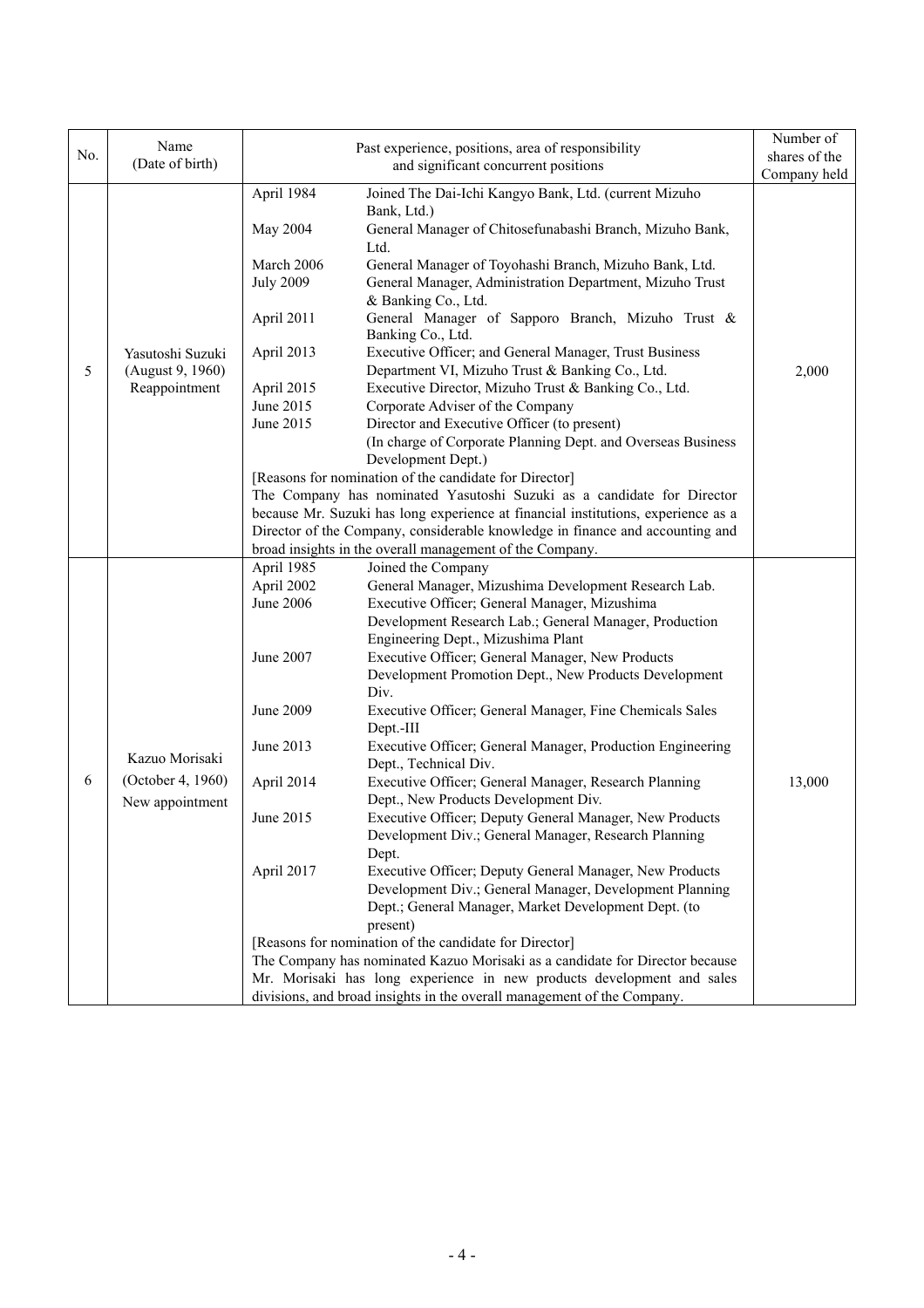|     | Name                                                             |                                   | Past experience, positions, area of responsibility                                                                                                              | Number of     |
|-----|------------------------------------------------------------------|-----------------------------------|-----------------------------------------------------------------------------------------------------------------------------------------------------------------|---------------|
| No. | (Date of birth)                                                  |                                   | and significant concurrent positions                                                                                                                            | shares of the |
|     |                                                                  |                                   |                                                                                                                                                                 | Company held  |
|     | Fuyuhiko Ishii<br>(December 10, 1958)<br>New appointment         | April 1981                        | Joined the Company                                                                                                                                              |               |
|     |                                                                  | April 2002                        | General Manager, Shibukawa Development Research Lab.                                                                                                            |               |
|     |                                                                  | June 2005                         | General Manager, New Products Development Promotion                                                                                                             |               |
|     |                                                                  |                                   | Dept., New Products Development Div.                                                                                                                            |               |
|     |                                                                  | June 2007                         | Executive Officer; Representative Director, Kanto Denka                                                                                                         |               |
|     |                                                                  |                                   | Korea Co., Ltd.                                                                                                                                                 |               |
|     |                                                                  | June 2009                         | Executive Officer; General Manager, Fine Chemicals Sales                                                                                                        |               |
|     |                                                                  |                                   | Dept.-II                                                                                                                                                        |               |
| 7   |                                                                  | April 2012                        | Executive Officer; General Manager, Research & Marketing<br>Management Dept., New Products Development Div.                                                     |               |
|     |                                                                  | April 2014                        | Executive Officer; General Manager, Development &                                                                                                               | 1,000         |
|     |                                                                  |                                   | Marketing Dept., New Products Development Div.                                                                                                                  |               |
|     |                                                                  | June 2015                         | Executive Officer; Chairman and Managing Director, Kanto                                                                                                        |               |
|     |                                                                  |                                   | Denka Kogyo (Shanghai) Co., Ltd.                                                                                                                                |               |
|     |                                                                  | April 2017                        | Executive Officer; Chairman, Kanto Denka Kogyo (Shanghai)                                                                                                       |               |
|     |                                                                  |                                   | Co., Ltd. (to present)                                                                                                                                          |               |
|     |                                                                  |                                   | [Reasons for nomination of the candidate for Director]                                                                                                          |               |
|     |                                                                  |                                   | The Company has nominated Fuyuhiko Ishii as a candidate for Director because                                                                                    |               |
|     |                                                                  |                                   | Mr. Ishii has long experience in new products development and sales divisions,                                                                                  |               |
|     |                                                                  |                                   | and the Company's overseas subsidiary and broad insights in the overall                                                                                         |               |
|     |                                                                  | management of the Company.        |                                                                                                                                                                 |               |
|     |                                                                  | April 1987                        | Admitted as Attorney-at-Law                                                                                                                                     |               |
|     |                                                                  | April 1987                        | Joined Marunouchi Sogo Law Office                                                                                                                               |               |
|     |                                                                  | October 2006                      | Outside Auditor, Kanebo Cosmetics Inc.                                                                                                                          |               |
|     |                                                                  | September 2011                    | Co-Representative Attorney-at-law, Marunouchi Sogo Law                                                                                                          |               |
|     |                                                                  |                                   | Office (to present)                                                                                                                                             |               |
|     | Hideki Matsui                                                    | June 2015                         | Outside Director of the Company (to present)                                                                                                                    |               |
| 8   | (July 9, 1962)                                                   | [Significant concurrent position] |                                                                                                                                                                 | $\theta$      |
|     | Reappointment                                                    |                                   | Co-Representative Attorney-at-law, Marunouchi Sogo Law Office                                                                                                   |               |
|     | Outside                                                          |                                   | [Reasons for nomination of the candidate for Outside Director]                                                                                                  |               |
|     |                                                                  |                                   | Although he has not been involved in corporate management other than as an                                                                                      |               |
|     |                                                                  |                                   | outside officer, the Company has nominated Hideki Matsui as a candidate for                                                                                     |               |
|     |                                                                  |                                   | Outside Director because Mr. Matsui has engaged in corporate legal affairs as an                                                                                |               |
|     |                                                                  |                                   | attorney-at-law for many years, and the Company expects him to utilize his                                                                                      |               |
|     |                                                                  |                                   | experience and broad insights for the management of the Company.                                                                                                |               |
|     |                                                                  | November 1979                     | Joined Daiichi Audit Corporation (current Ernst & Young                                                                                                         |               |
|     | Masaharu Sugiyama<br>(June 20, 1954)<br>Reappointment<br>Outside |                                   | ShinNihon LLC)                                                                                                                                                  |               |
|     |                                                                  | August 1983                       | Registered as Certified Public Accountant (CPA)                                                                                                                 |               |
|     |                                                                  | May 2002                          | Representative Partner (current Senior Partner), Ernst &                                                                                                        |               |
|     |                                                                  |                                   | Young ShinNihon LLC                                                                                                                                             |               |
|     |                                                                  | August 2008                       | Councilor of Employee Council, Ernst & Young ShinNihon<br><b>LLC</b>                                                                                            |               |
|     |                                                                  | August 2010                       | Audit Commissioner, Ernst & Young ShinNihon LLC                                                                                                                 |               |
|     |                                                                  | August 2013                       | Chairman of Audit Committee, Ernst & Young ShinNihon                                                                                                            |               |
| 9   |                                                                  |                                   | <b>LLC</b>                                                                                                                                                      | $\theta$      |
|     |                                                                  | August 2014                       | Vice-Chairman of Employee Council, Ernst & Young                                                                                                                |               |
|     |                                                                  |                                   | ShinNihon LLC                                                                                                                                                   |               |
|     |                                                                  | June 2016                         | Outside Director of the Company (to present)                                                                                                                    |               |
|     |                                                                  |                                   | [Reasons for nomination of the candidate for Outside Director]                                                                                                  |               |
|     |                                                                  |                                   | Although he has not been involved in corporate management other than as an                                                                                      |               |
|     |                                                                  |                                   | outside officer, the Company has nominated Masaharu Sugiyama as a candidate                                                                                     |               |
|     |                                                                  |                                   | for Outside Director because Mr. Sugiyama has engaged in corporate accounting                                                                                   |               |
|     |                                                                  |                                   | for many years as a Certified Public Accountant, and the Company expects him<br>to utilize his experience and broad insights for the management of the Company. |               |
|     |                                                                  |                                   |                                                                                                                                                                 |               |